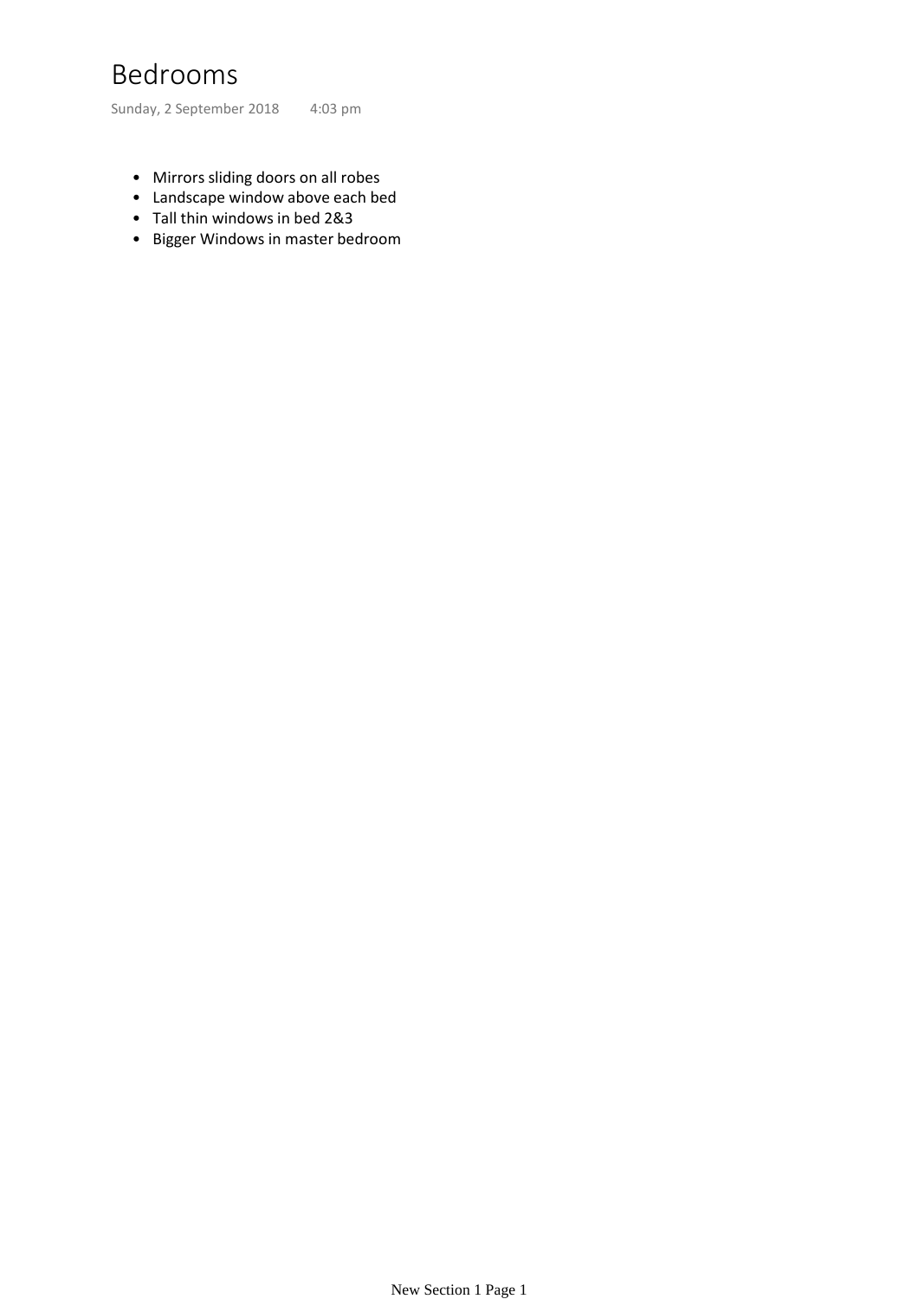#### Lounge

Sunday, 2 September 2018 1:12 pm

• letterbox window high above bins and hot water cylinder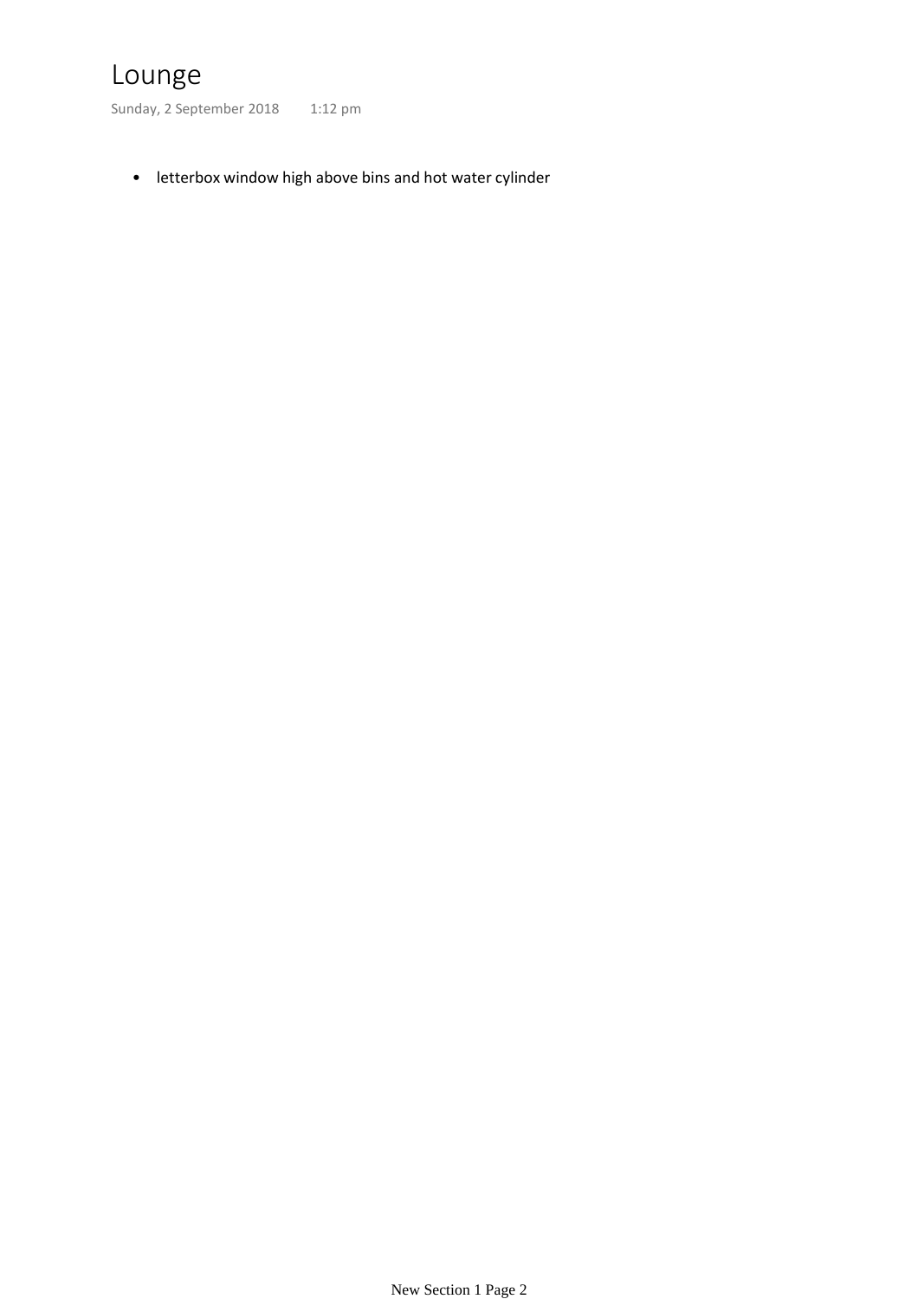## Fireplace

Sunday, 2 September 2018 12:16 pm

- Ledge at bottom
- Shelf above

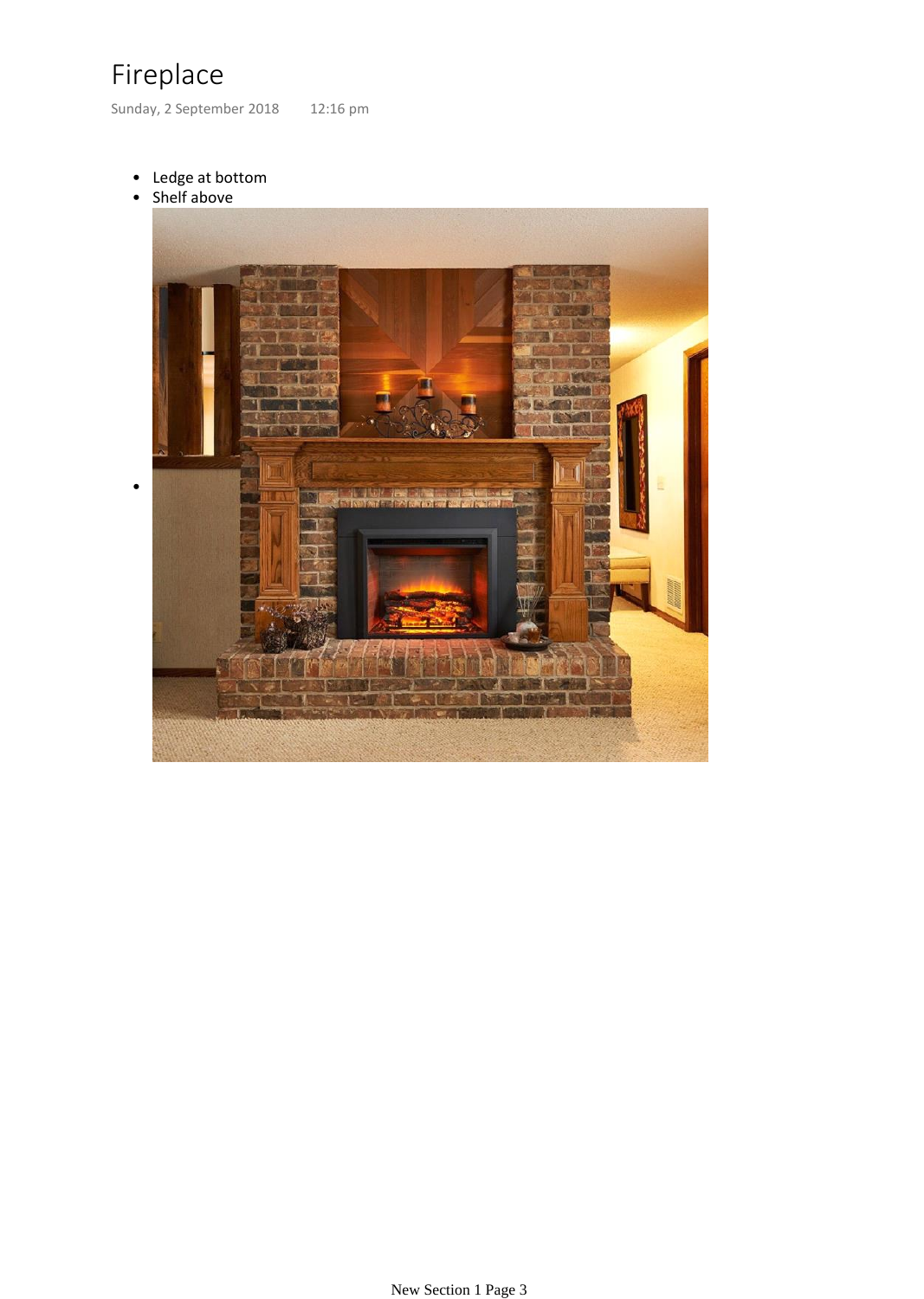

# lages may be subject to copyright F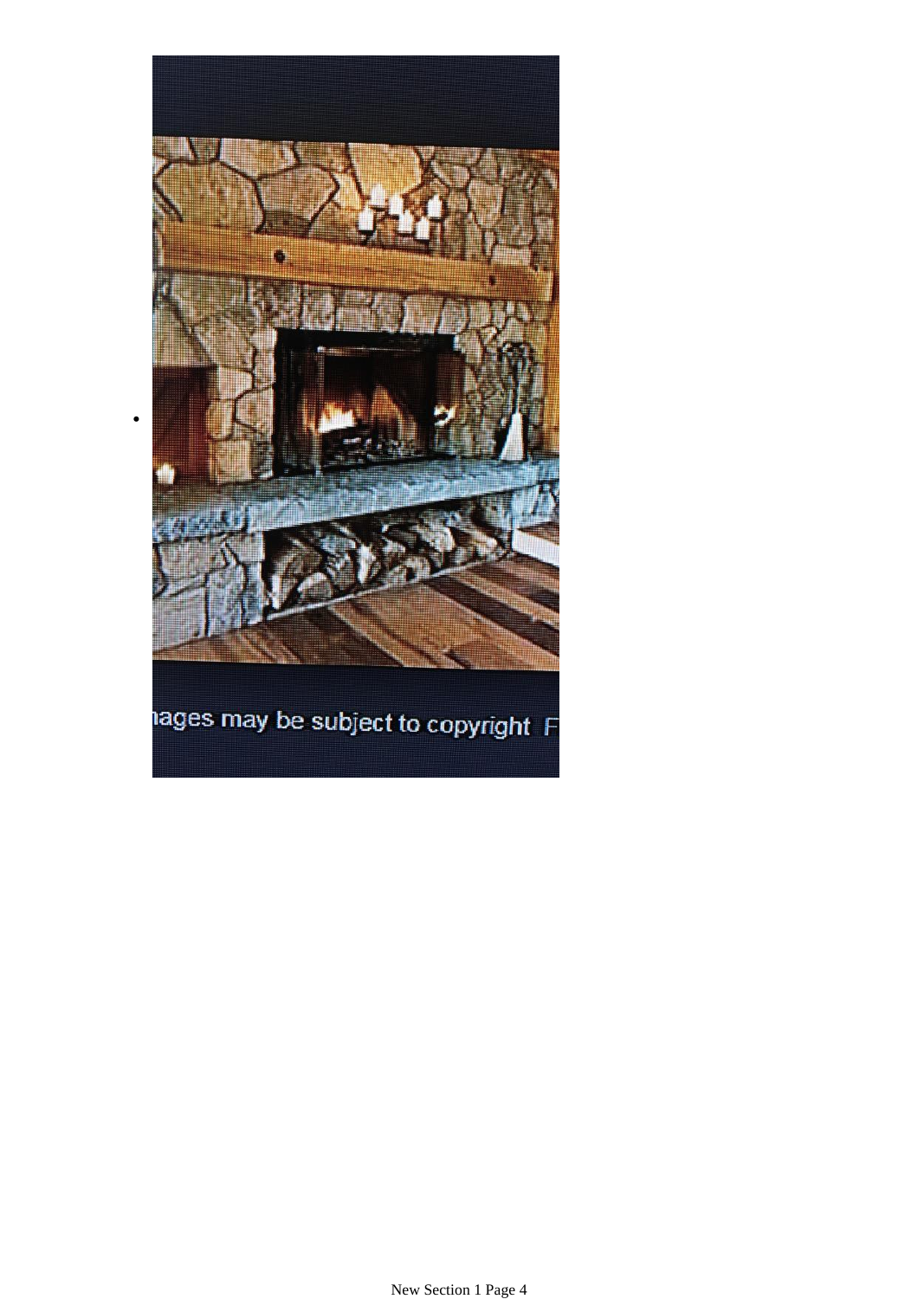### Entry & Mud Room

Sunday, 2 September 2018 12:15 pm

• Make wall for mud room width to fit seat we find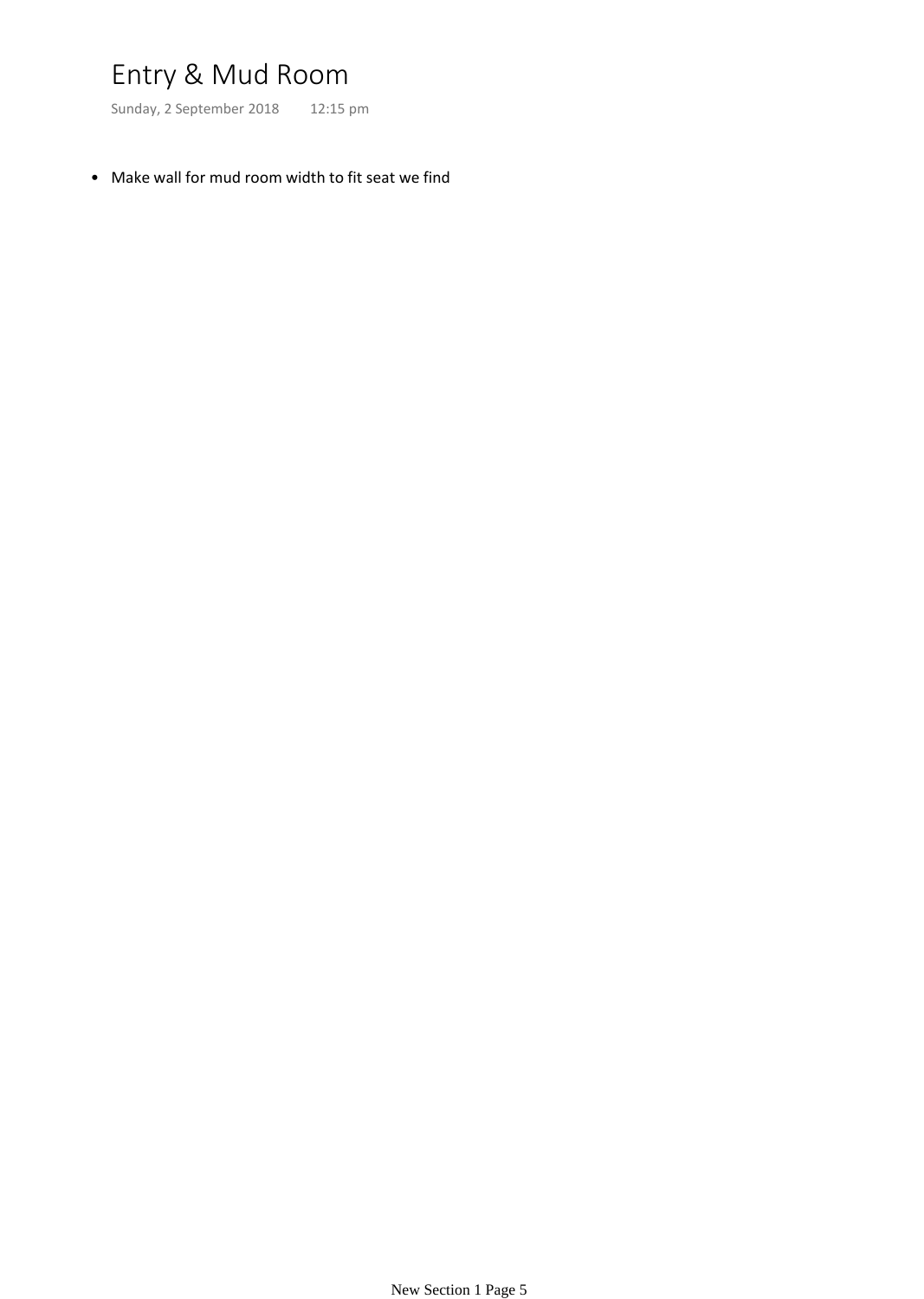#### Laundry

Sunday, 2 September 2018 12:03 pm

- Pull out cupboard with clothes bins
- Fold out intoning board
- No sink needed
- Tall broom cupboard on end
- Dryer to sit on bench above washing machine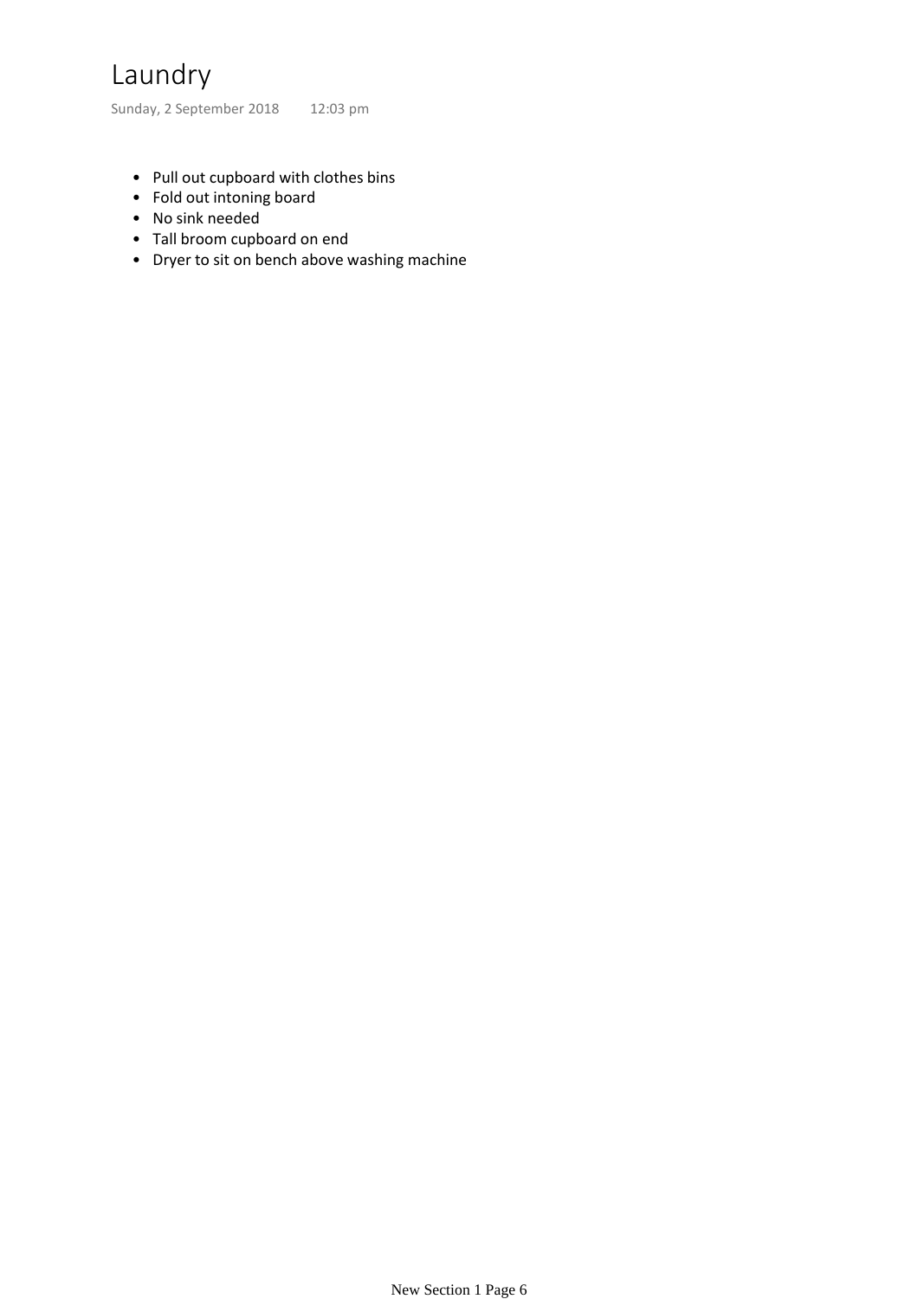#### Desk nook

Sunday, 2 September 2018 10:37 am

- Have builder build wall but we want to build in desk later
- Have partial from wall as well (off to the side). Use this area for server, switch, and test computers.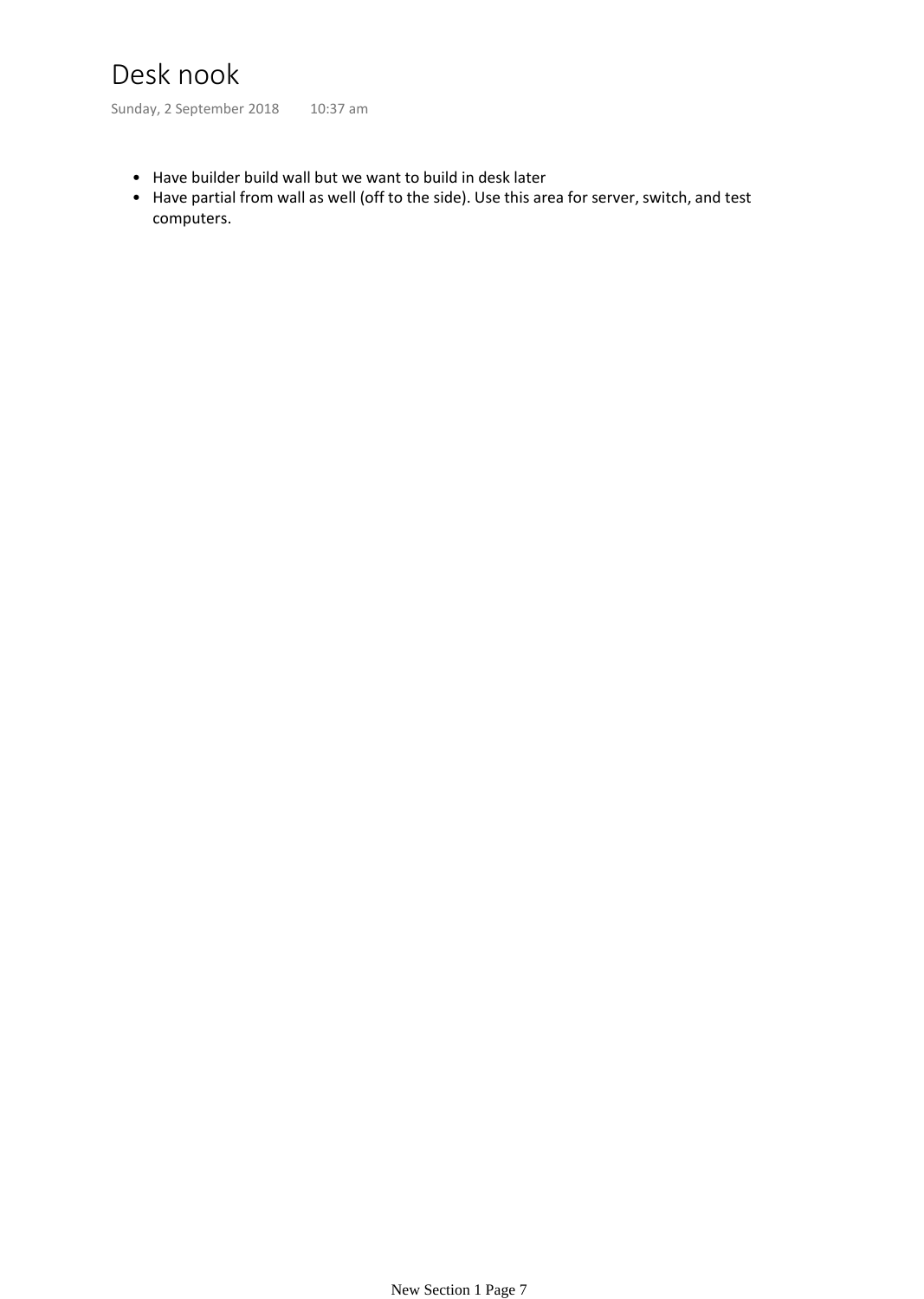#### Bathroom

Sunday, 2 September 2018 10:37 am

- Big mirror that swings open to house medicine etc
- PowerPoint behind this mirror
- Shower to have two recessed shelves
- Build in bath with head (flat area height of bath to sit soap etc)
- Black taps/fittings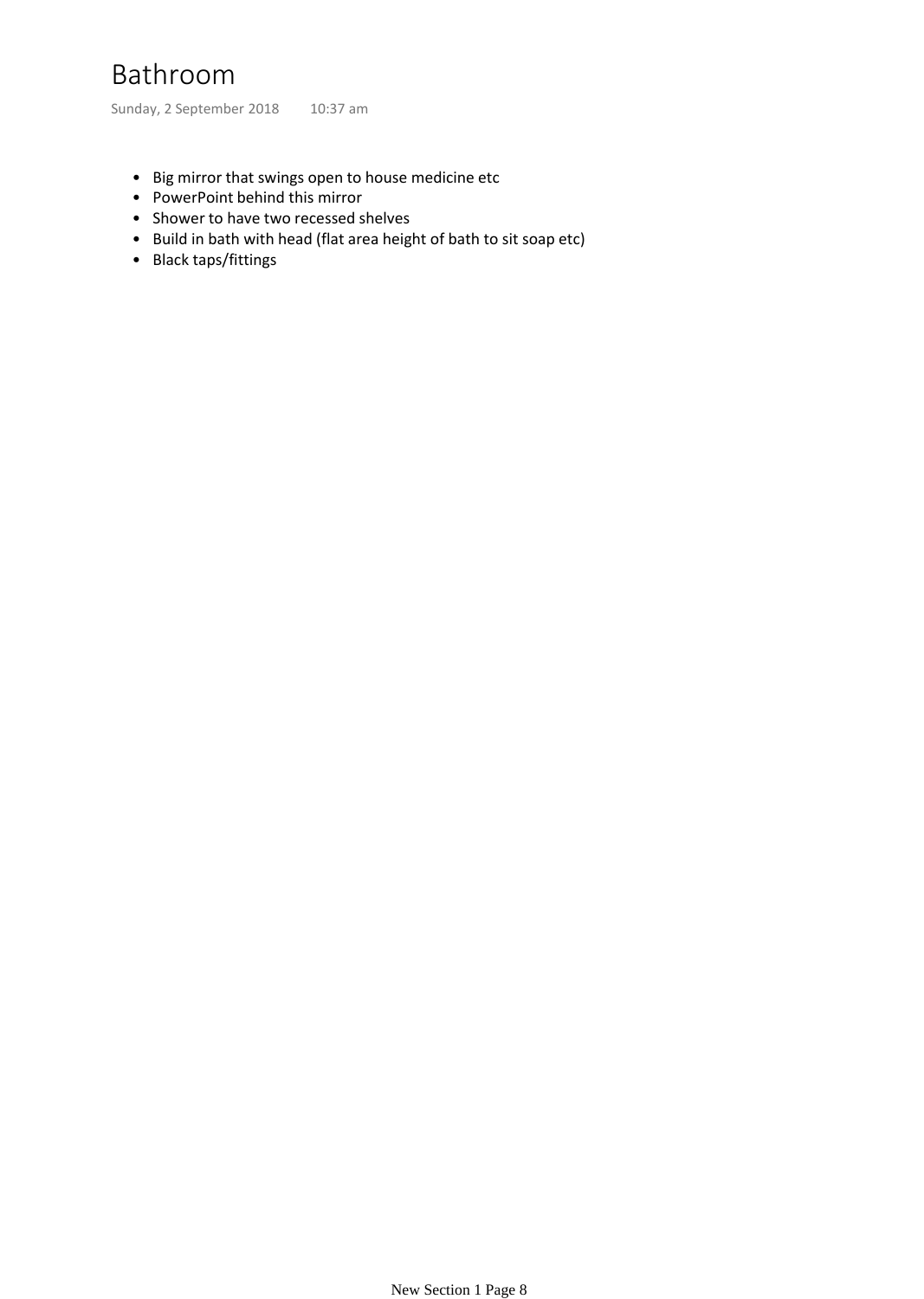#### Kitchen

Sunday, 2 September 2018 10:33 am

- Would prefer higher benches
- Make back wall bench deep enough for air fryer and thermomix next to each other 600
- Want a thin (possibly open) cabinet above air fryer
- Pantry not very deep
- Want window above splash back behind sink if not too expensive (doesn't have to be huge)
- Window on north side needs to open for meals to sit there
- Deep draws throughout, not cupboards
- No cupboards above bench at all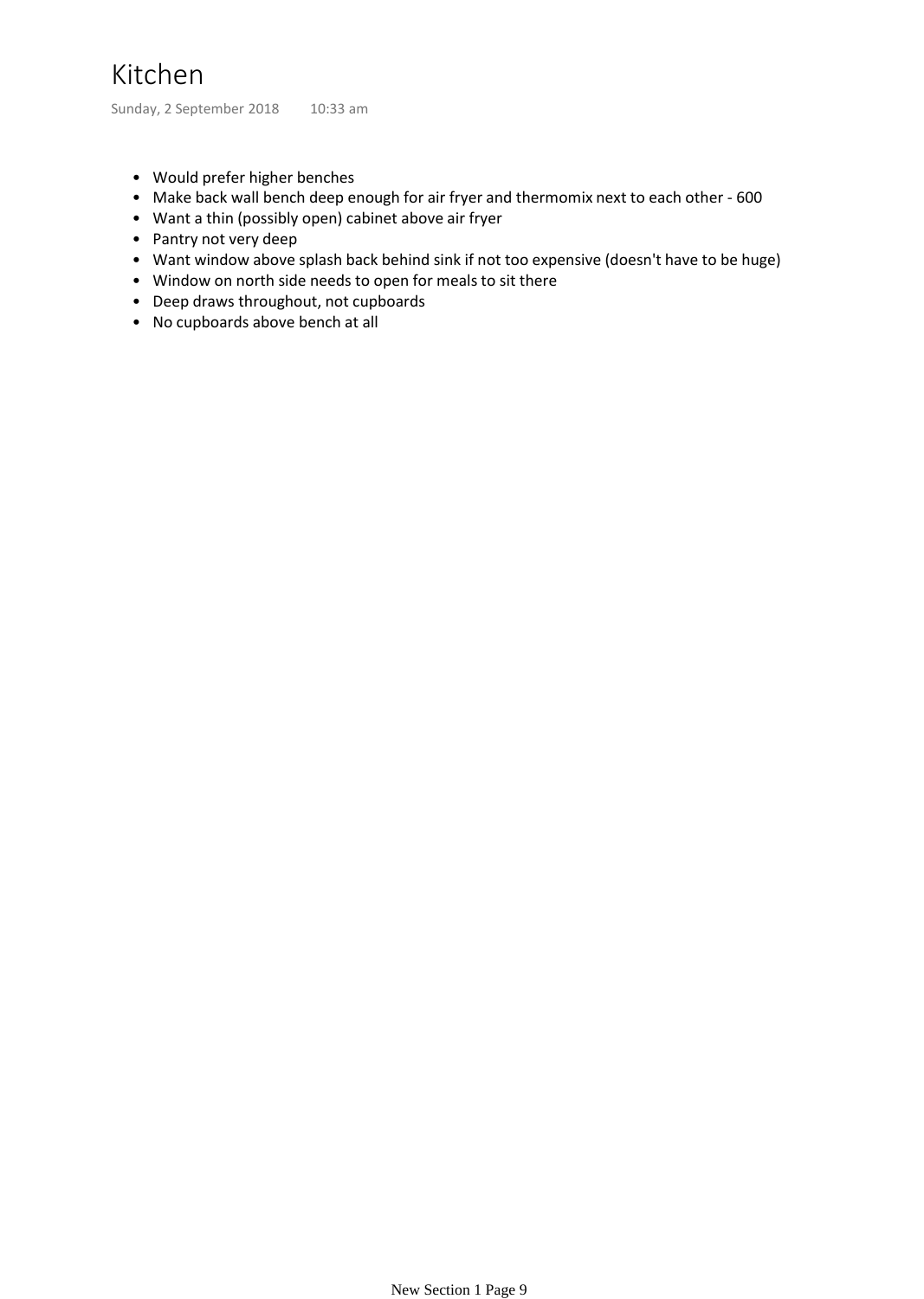#### Windows

Sunday, 2 September 2018 10:30 am

• Want kitchen window to deck to be a stacker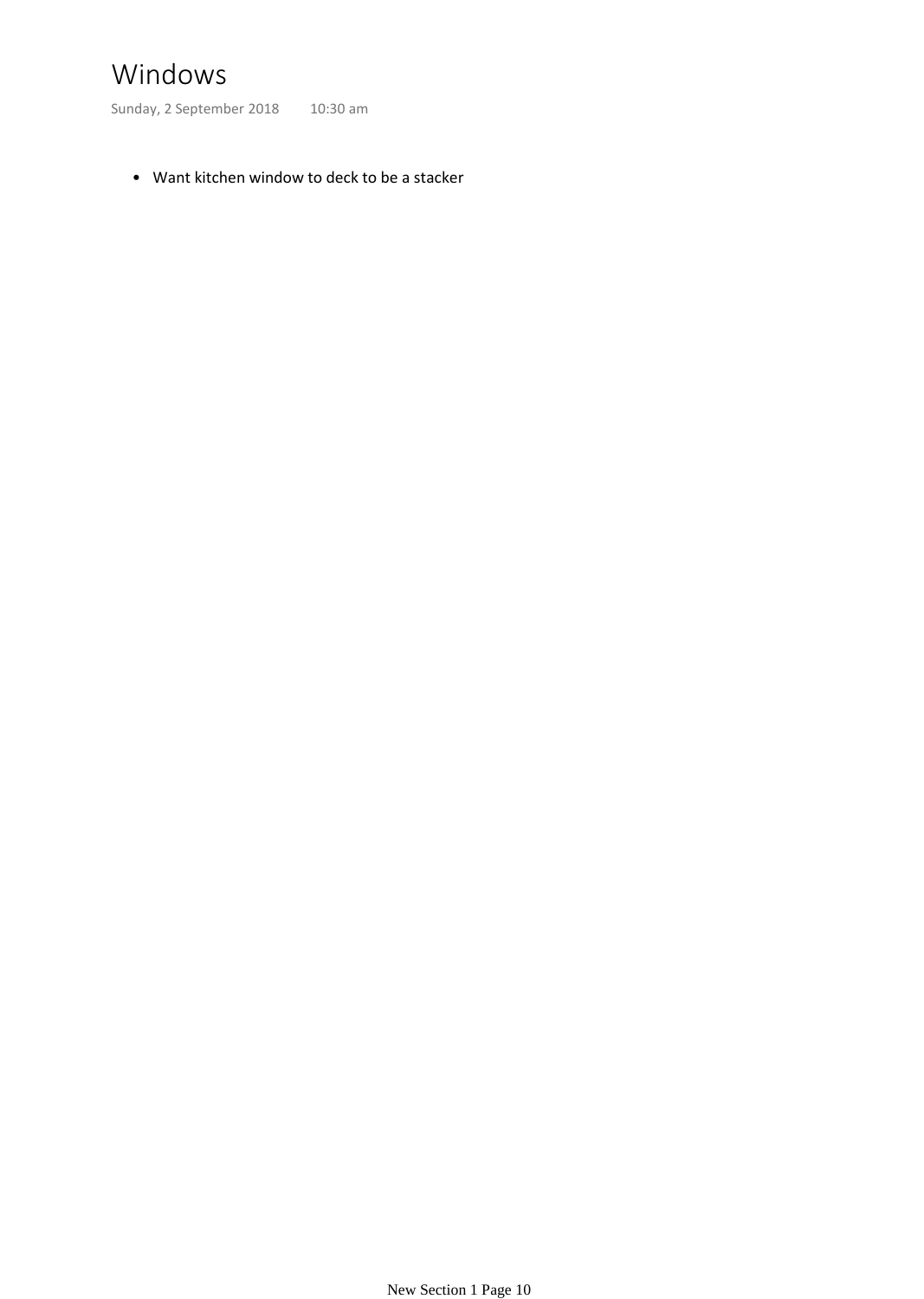#### Doors

Sunday, 2 September 2018 10:30 am

- Want stacking door to deck
- •